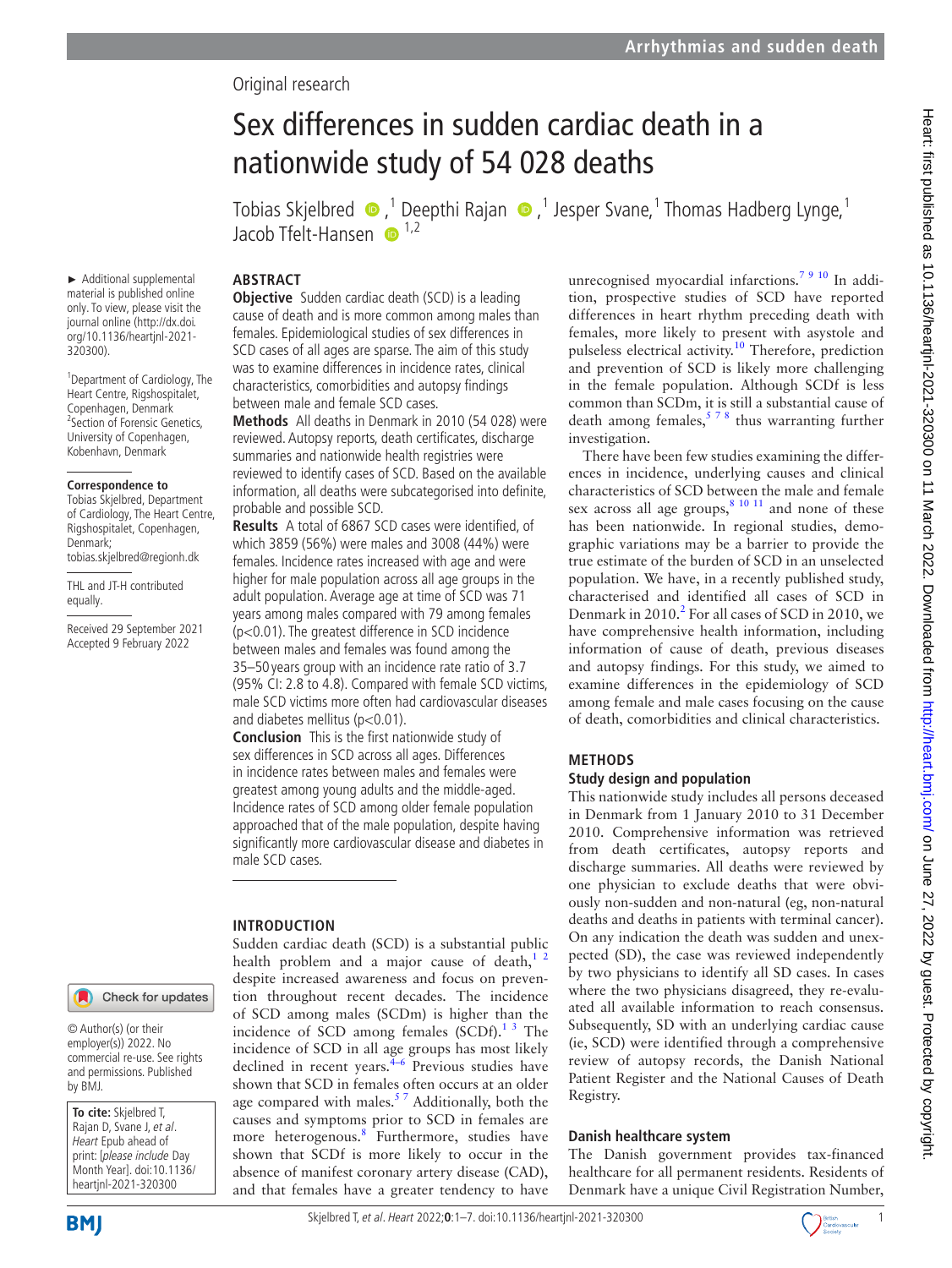## **Arrhythmias and sudden death**

making interactions between patient and medical professionals traceable. Consequently, national registries of patients' diagnoses and treatment can be traced back to an individual through their Civil Registration Number.

Medical history can be retrieved from the Danish National Patient Register. This register contains information on all inpatient and outpatient activities at Danish hospitals and emergency departments since 1977 (and outpatient contacts since 1994) using International Classification of Diseases (ICD), Eighth Revision for 1977–1994 and ICD, Tenth Revision (ICD-10) from 1995 and onwards) diagnosis codes for each visit.<sup>12</sup> Contacts with general practitioners and pharmacies are not included in this register.

Information on the cause of death can be obtained from the Danish Cause of Death Register, in which immediate, contributory and underlying causes of death are recorded using ICD-10 codes.[13](#page-6-8)

#### **Death certificates and autopsy**

Danish law requires that a death certificate must always be issued by a medical doctor, who based on the available information, determines the most likely cause of death. In the case of sudden and unexpected death, contacting the police is mandatory. The police decide if there should be performed a medicolegal external examination in cooperation with a public health medical officer. The public health officer has access to first responder records, all medical records relating to the deceased, police reports including eyewitness statements and interviews with general practitioners and the body of the deceased. The information from these sources are included in the supplementary information field of the death certificate. Even in the absence of an external examination, information on circumstances of death is often included in the supplementary information field, which makes Danish death certificates a useful tool for identifying SD.<sup>314</sup>

A forensic autopsy is conducted in cases with an unknown or uncertain manner of death. If forensic autopsy is not conducted, physicians and/or relatives of the deceased can request a hospital autopsy, which is performed at local pathology departments.

#### **Definitions**

SD was defined as a sudden, natural, unexpected death. Cases of SD presumed to be of cardiac origin were classified as SCD and further subcategorised based on the criteria provided in [table](#page-1-0) 1.<sup>[2](#page-6-6)</sup>

#### **Statistical methods**

Statistical analysis was performed with the use of SAS Enterprise V.7.15 as well as R studio 1.2.5001. Population data for incidence calculations were retrieved via Statistics Denmark, using the population on 1 January 2010 as reference. CIs for incidence rates were based on a normal distribution. Fisher's exact test was used to compare categorical data and a Student's t-test was used to compare continuous data. Sex differences were also evaluated using logistic regression, applying age as a covariate. A p value <0.05 was considered statistically significant.

#### **Patient and public involvement**

Patients and the public were not involved in any way in the study design, conduct, reporting, dissemination of results or evaluation of the study since all cases are deceased participants.

#### **RESULTS**

#### **Study population**

The population of Denmark on 1 January 2010 was 5.5 million (50.4% females). There was a total of 54028 deaths. Of these,

<span id="page-1-0"></span>**Table 1** Definitions of sudden death (SD) and sudden cardiac death  $(C \cap D)$ 

|                     | <b>Definition</b>                                                                                                                                                                                                                                                                                                                              |
|---------------------|------------------------------------------------------------------------------------------------------------------------------------------------------------------------------------------------------------------------------------------------------------------------------------------------------------------------------------------------|
| Term                |                                                                                                                                                                                                                                                                                                                                                |
| SD                  | A sudden, natural and unexpected death.                                                                                                                                                                                                                                                                                                        |
| Definite SD         | An SD with established time frame from change in<br>cardiovascular status to death:<br>$\blacktriangleright$ In witnessed cases: an acute change in cardiovascular<br>status with time to death <1 hour;<br>$\blacktriangleright$ In unwitnessed cases: the deceased seen alive and<br>functioning normally <24 hours before being found dead. |
| <b>Probable SD</b>  | Death in a person without fully established time frame from<br>change in cardiovascular status to death with cause of death<br>likely to be SD in an otherwise healthy person free of any<br>chronic and/or severe diseases expected to lead to a non-SD.                                                                                      |
| SCD                 |                                                                                                                                                                                                                                                                                                                                                |
| <b>Definite SCD</b> | Autopsied definite SD of unknown or cardiac cause.<br>0 <sub>R</sub><br>SD with documented ventricular arrhythmia immediately<br>preceding death.                                                                                                                                                                                              |
| Probable SCD        | Non-autopsied definite SD presumed to be of cardiac origin<br>after review of all available information.                                                                                                                                                                                                                                       |
| <b>Possible SCD</b> | Non-autopsied probable SD presumed to be of cardiac origin<br>after review of all available information.                                                                                                                                                                                                                                       |

7627 (14.1%) were classified SDs. Of all deaths, 6867 (12.7%) deaths were SCD. All SCD cases were subdivided into definite  $(n=591)$ , probable  $(n=1568)$  and possible  $(n=4708)$  SCD according to the definitions described in the 'Methods' section ([figure](#page-2-0) 1). SCDm accounted for most cases  $(n=3859, 56.2\%)$ , and there were proportionally more SCDm cases in the definite and probable SCD groups (10.8% vs 5.9% and 25.1% vs 19.9%, respectively, p<0.01).

SCDm victims were significantly younger than SCDf victims with a mean age of  $71.3 \pm 14.3$  and  $79.4 \pm 13.3$  years (mean age $\pm$ SD, p<0.01), respectively. Male victims were also significantly younger on average than their female counterparts in each SCD subcategory. Male victims died at the hospital more often than female victims  $(22.8\% \text{ vs } 16.8\%, \text{ p} < 0.01)$ , while female victims more often died at home  $(80.5\% \text{ vs } 69.7\%, \text{ p} < 0.01).$ In total, 458 SCD cases were autopsied, giving an overall autopsy rate of 6.7%, and more male victims were autopsied, with 329 SCDm cases (8.5%) and 129 SCDf cases (4.3%) autopsied (p<0.01). External examinations were performed on 916 (23.7%) SCDm cases and 463 (15.4%) SCDf cases. After age adjustment, however, the difference between male and female victims in autopsy rates and rates of external examinations was insignificant ( $p=0.07$  and  $p=0.62$ , respectively).

#### **Comorbidities**

When adjusting for age, male SCD cases had significantly more cardiovascular diagnoses in the 10 years prior to SCD (51.4% vs  $50.7\%$ ,  $p < 0.01$ ). In addition, when examining the individual cardiovascular diseases, significantly more male population suffered from CAD (19.8% vs 12.5%,  $p < 0.01$ ), acute myocardial infarctions  $(13.3\% \text{ vs } 11.0\%, \text{ p} < 0.01)$ , congestive heart failure  $(13.5\% \text{ vs } 10.6\%, \text{ p} < 0.01)$ , cardiac arrhythmia  $(15.2\% \text{ vs } 15.4\%, \text{ p} < 0.01)$  and peripheral artery disease  $(12.3\% \text{ or } 11.5\%)$ vs  $10.0\%$ ,  $p<0.01$ ) [\(table](#page-3-0) 2). Furthermore, more male patients were diagnosed with a ventricular arrhythmia prior to death (2.3% vs  $0.9\%$ ,  $p<0.01$ ). Finally, more male patients suffered from diabetes mellitus (11.1% vs 7.5%, p<0.01), kidney disease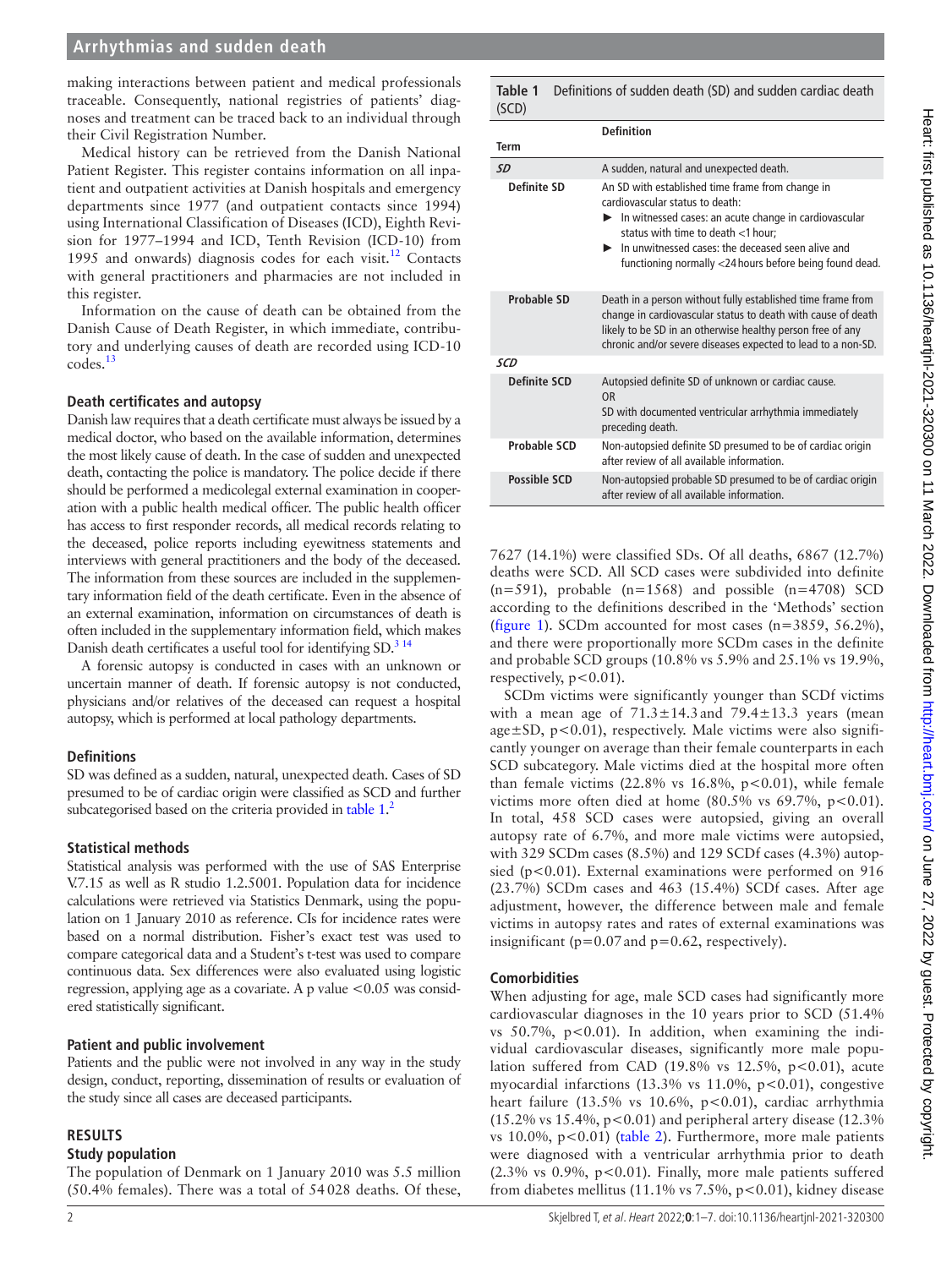

**Figure 1** Flow chart of population. SCD, sudden cardiac death.

 $(5.1\% \text{ vs } 3.5\%, \text{ p} < 0.01)$  and cancer (10.8% vs 9.6%, p < 0.01), while more female patients suffered from cerebrovascular disease  $(15.1\% \text{ vs } 14.4\%, \text{ p}=0.03)$  and connective tissue disease  $(4.6\%$ vs  $1.7\%$ ,  $p < 0.01$ ).

#### **Incidence of SCDm and SCDf**

For both male and female cases, incidence rates of SCD increased with age, across all SCD categories [\(figure](#page-3-1) 2 and [online supple](https://dx.doi.org/10.1136/heartjnl-2021-320300)[mental figure 5](https://dx.doi.org/10.1136/heartjnl-2021-320300)). Incidence rates of SCD were higher for male cases in all age groups, with exception of the 10–19 years group where there was no difference between male and female cases ([table](#page-3-0) 2). The sex differences in incidence rates were most pronounced in the middle-aged population. Incidence rate ratios (IRR) of SCD comparing male and female cases are shown in [table](#page-4-0) 3.

#### **Causes of SCDm and SCDf**

Ischaemic heart disease was the leading cause of death among male and female population according to the Danish Cause of Death Register accounting for 40.1% and 40.5% of deaths, respectively ([figure](#page-4-1) 3). A large proportion of male and female SCD cases were categorised as unknown cause of death (24.1% and 24.1%) ([figure](#page-4-1) 3).

Among the autopsied population, CAD was the most common cause of death in both sexes, contributing to 60.2% of all SCDm and 47.3% of SCDf ([figure](#page-4-2) 4). Other structural heart diseases, such as dilated cardiomyopathy, arrhythmogenic right ventricular cardiomyopathy, hypertrophy, fibrosis and myocarditis, constituted a greater proportion of SCD among female sex in all age groups compared with male sex [\(figure](#page-4-2) 4).

#### <span id="page-2-0"></span>**DISCUSSION**

In this nationwide study of SCDm and SCDf of all ages in 2010, we found that the incidence rates of SCDm were higher in all adult age groups and that male victims were on average, >8 years younger at time of SCD than their female counterparts. The lowest SCD incidence in this study was observed among male (0.56 per 100000 person-years) and female population (0.59 per 100000 person-years) aged between 10 and 19 years. Sudden infant death syndrome and congenital heart disease is the driver of the higher incidence in the 0–9 years group, which coincides with findings from previous studies.[15](#page-6-10) Previous studies have suggested that SD among female victims lags about 10–20 years behind that of the male victims.<sup>[5 7 11 16](#page-6-2)</sup> The age disparity between male and female population is also illustrated in our incidence data, with the incidence rate of SCD in middle-aged to older male patients corresponding to the incidence of SCD in female patients aged 10 years older [\(figure](#page-3-1) 2 and [table](#page-3-0) 2). The lower cardiovascular mortality among young and middleaged female patients has been described by the protective effects of oestrogen on both vascular tonus and development of atherosclerosis before menopause[.17](#page-6-11) It follows that the diminishing protective effect of oestrogen in postmenopausal female patients could explain why SCD incidence rates among female patients increase later in life compared with their male counterparts (tables [2 and 4](#page-3-0)). In addition, inherited arrhythmias such as Brugada syndrome and long QT syndrome both display sex differences in the occurrence of arrhythmic events and SCD.<sup>18 19</sup> Brugada syndrome causes arrhythmic events such as SCD more frequently in males, the opposite is true for long QT syndrome where females are at higher risk of fatal arrhythmias. In conclusion, hormonal and genetic factors, among others, are thought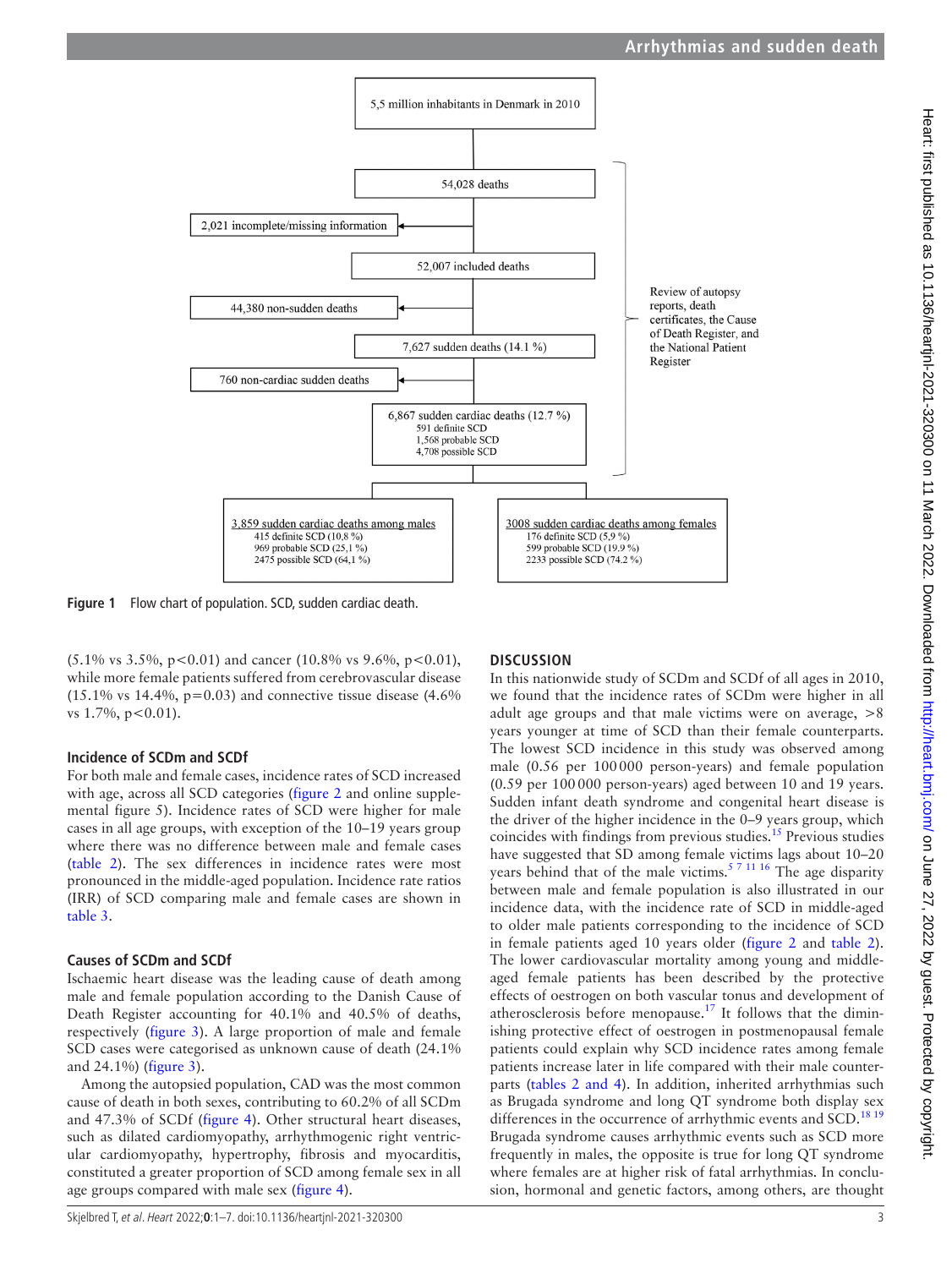<span id="page-3-0"></span>

| <b>Table 2</b> Clinical characteristics of all sudden cardiac death (SCD) cases in 2010 according to sex |                |                         |                       |         |                          |
|----------------------------------------------------------------------------------------------------------|----------------|-------------------------|-----------------------|---------|--------------------------|
| Cases of SCD in 2010                                                                                     | Total $n=6867$ | Female SCD cases n=3008 | Male SCD cases n=3859 | P value | P value (age-adjusted*)  |
| Average age, years (SD)                                                                                  | 74.8 (14.5)    | 79.4 (13.3)             | 71.3(14.3)            | < 0.01  |                          |
| Place of deatht                                                                                          | $n = 5443$     | $n = 2297$              | $n = 3146$            |         |                          |
| Hospital                                                                                                 | 1102 (20.2)    | 385 (16.8)              | 717 (22.8)            |         |                          |
| Home                                                                                                     | 4043 (74.3)    | 1849 (80.5)             | 2194 (69.7)           | < 0.01  | $\overline{\phantom{0}}$ |
| Other                                                                                                    | 298 (5.5)      | 63(2.7)                 | 235(7.5)              |         |                          |
| <b>External examination performed</b>                                                                    | 1379 (20.1)    | 463 (15.4)              | 916 (23.7)            | < 0.01  | 0.62                     |
| Autopsy performed                                                                                        | 458(6.7)       | 129(4.3)                | 329 (8.5)             | < 0.01  | 0.07                     |
| Forensic autopsy                                                                                         | 243(3.5)       | 60(2.0)                 | 183(4.7)              | < 0.01  | 0.07                     |
| Hospital autopsy                                                                                         | 215(3.1)       | 69(2.3)                 | 146(3.8)              | < 0.01  | 0.11                     |
| Comorbidities                                                                                            |                |                         |                       |         |                          |
| Cardiovascular diagnosis                                                                                 | 3508 (51.1)    | 1524 (50.7)             | 1984 (51.4)           | 0.54    | < 0.01                   |
| Coronary artery disease                                                                                  | 1142 (16.6)    | 376 (12.5)              | 766 (19.8)            | < 0.01  | < 0.01                   |
| Acute myocardial infarction                                                                              | 846 (12.3)     | 331 (11.0)              | 515 (13.3)            | < 0.01  | < 0.01                   |
| Arrhythmia                                                                                               | 1050 (15.3)    | 463 (15.4)              | 587 (15.2)            | 0.84    | < 0.01                   |
| Atrial arrhythmia                                                                                        | 950 (13.8)     | 441 (14.7)              | 509 (13.2)            | 0.08    | 0.06                     |
| Ventricular arrhythmia                                                                                   | 114(1.7)       | 26(0.9)                 | 88 (2.3)              | < 0.01  | < 0.01                   |
| Other arrhythmia                                                                                         | 42(0.6)        | 10(0.3)                 | 32(0.8)               | 0.01    | < 0.01                   |
| Congestive heart failure                                                                                 | 839 (12.2)     | 318 (10.6)              | 521 (13.5)            | < 0.01  | < 0.01                   |
| Peripheral arterial disease                                                                              | 776 (11.3)     | 300 (10.0)              | 476 (12.3)            | < 0.01  | < 0.01                   |
| Diabetes mellitus                                                                                        | 657 (9.6)      | 227(7.5)                | 430 (11.1)            | < 0.01  | < 0.01                   |
| Cerebrovascular disease                                                                                  | 1009(14.7)     | 454 (15.1)              | 555 (14.4)            | 0.41    | 0.03                     |
| Neurological disease                                                                                     | 1023 (14.9)    | 413 (13.7)              | 610 (15.8)            | 0.02    | 0.50                     |
| Psychiatric illness                                                                                      | 757 (11.0)     | 332 (11.0)              | 425 (11.0)            | 0.98    | 0.06                     |
| Chronic obstructive pulmonary disease                                                                    | 701 (10.2)     | 325 (10.8)              | 376 (9.7)             | 0.15    | 0.07                     |
| Kidney disease                                                                                           | 304(4.4)       | 106(3.5)                | 198(5.1)              | < 0.01  | < 0.01                   |
| Connective tissue disease                                                                                | 206(3.0)       | 139 (4.6)               | 67(1.7)               | < 0.01  | < 0.01                   |
| Cancers                                                                                                  | 704 (10.3)     | 288 (9.6)               | 416 (10.8)            | 0.10    | < 0.01                   |

All values in the table are counts with percentages in parenthesis, unless stated otherwise.

\*Age-adjusted p values calculated by logistic regression.

†Information on place of death not available for all cases.

to contribute to differing incidence rates of SCD among male and female patients.<sup>1</sup>

As cases of SCD of all ages were included in this study, the available data regarding the circumstances surrounding death were less detailed compared with previous studies of young SCD victims.<sup>3</sup> Consequently, it was necessary to divide the SCD population into the subcategories: definite, probable and possible. All three SCD subcategories showed similar patterns of incidence





<span id="page-3-1"></span>**Figure 2** Incidence rates according to sex and age group. SCD, sudden cardiac death.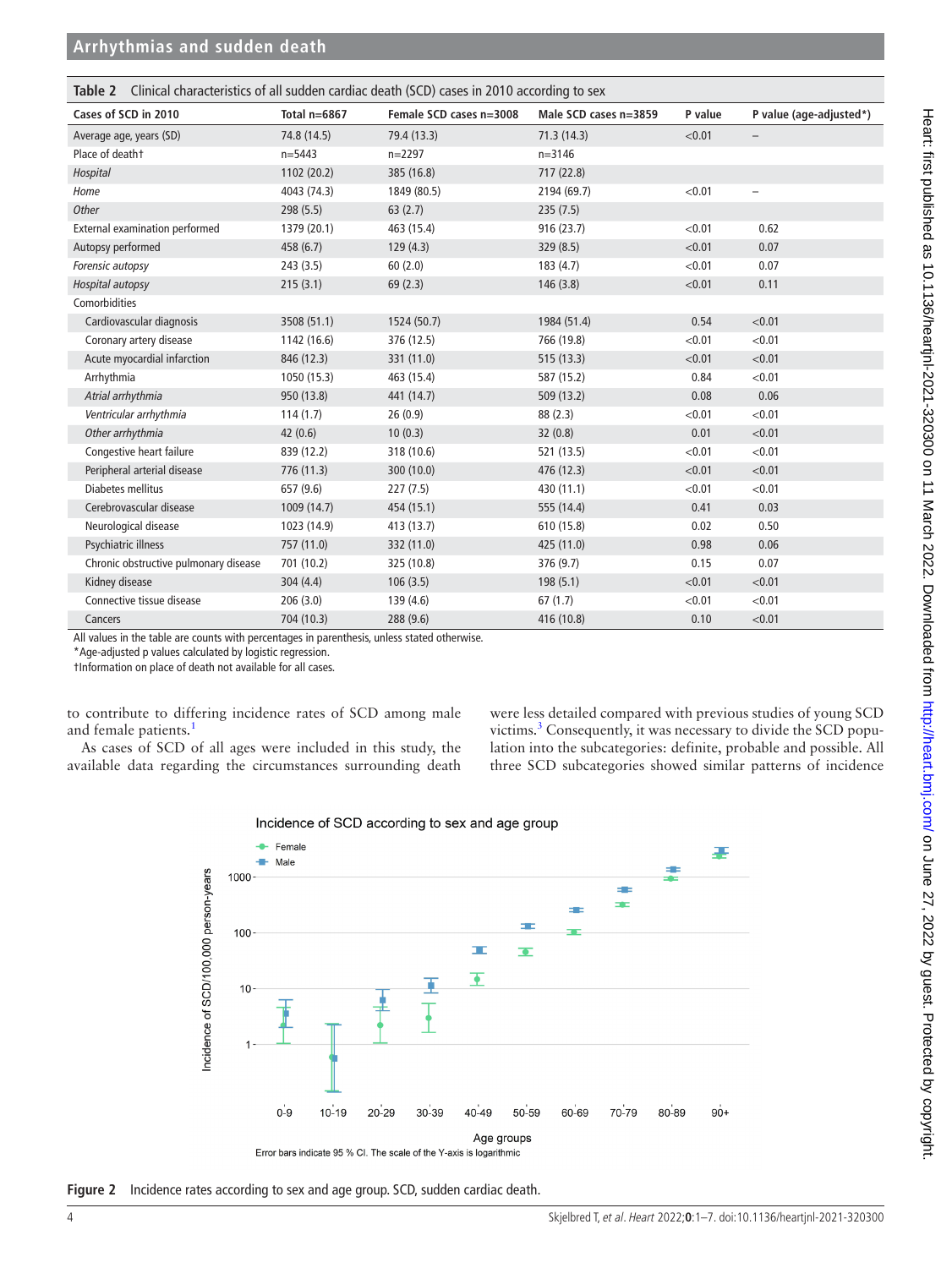| Table 3<br>Sudden cardiac death (SCD) incidence rates and incidence rate ratios (IRR) for selected age groups |                                       |                         |                |            |                |         |
|---------------------------------------------------------------------------------------------------------------|---------------------------------------|-------------------------|----------------|------------|----------------|---------|
|                                                                                                               | Incidence of SCD/100 000 person-years |                         |                |            |                |         |
| Age group (years)                                                                                             | Total                                 | <b>Female SCD cases</b> | Male SCD cases | <b>IRR</b> | 95% CI for IRR | P value |
| $<$ 35                                                                                                        | 2.90                                  | 2.00                    | 3.77           | 1.89       | 1.14 to 3.12   | 0.01    |
| $35 - 50$                                                                                                     | 27.29                                 | 11.61                   | 42.62          | 3.67       | 2.8 to 4.8     | < 0.01  |
| >50                                                                                                           | 325.21                                | 278.60                  | 376.92         | 1.35       | 1.3 to 1.4     | < 0.01  |

<span id="page-4-0"></span>**Table 3** Sudden cardiac death (SCD) incidence rates and incidence rate ratios (IRR) for selected age groups

differences between male and female patients [\(online supple](https://dx.doi.org/10.1136/heartjnl-2021-320300)[mental figure 5](https://dx.doi.org/10.1136/heartjnl-2021-320300)). An inherent limitation to the possible SCD group was that the time from change in cardiovascular status to death was not fully established. This may have led to misclassification of deaths that were in fact, non-sudden. In contrast, all victims found >24hours after death were all classified as non-sudden, although some of cases almost certainly had a cause of death suggestive of SCD (ie, aortic dissection, myocardial infarction). Studies of SCD examining solely autopsied cohorts, where cause of death is certain, do not give precise estimates on the burden of SCD in the general population, as autopsy rates decrease with increasing age and comorbidity.<sup>20</sup> Therefore, it was paramount for this study to be able to compare unbiased and unselected SCD cases in order to provide a precise estimate of the burden of SCDm and SCDf in a nationwide setting, as well as uncovering sex differences in autopsy rates, age and comorbidity.

An interesting finding in this population is the distribution of male and female cases. Among all the cases of SCD, 56.2% were males and 43.8% were females. In contrast, previous studies have found a substantially higher proportion of male cases,  $10\frac{21}{21}$ suggesting that the sex gap in SCD is narrowing. A possible explanation to diminishing differences in rates of SCD between the sexes is greater decreases in cardiovascular mortality among males compared with females. $1^{10}$  In addition, our study finds that despite male victims dying on average 8 years before female victims, they had significantly more cardiovascular diagnoses after adjusting for age. In a previous study among the young Danish population, comorbidity was evenly distributed between male and female patients.<sup>[4](#page-6-1)</sup> The higher percentage of comorbidity among the SCDm population despite them being significantly younger, raises the question of whether SCD is more common among previously healthy females or if cardiovascular disease is underdiagnosed among females?

In the 10 years prior to death, 19.8% of males were diagnosed with CAD, in contrast to females where only 12.5% had such a diagnosis. Under-recognition of CAD among female patients, despite CAD being the leading cause of SCD, may be explained



<span id="page-4-1"></span>**Figure 3** Causes of death in all cases of SCD according to sex. CAD, coronary artery disease; SCD, sudden cardiac death.

by multiple factors. First, physicians may take a less aggressive approach in managing CAD among female patients.<sup>[22](#page-6-14)</sup> Second, assessment of traditional risk factors are known to underestimate risk of CAD in females, and assessment of symptoms of CAD is often based on knowledge derived from male population, which is not necessarily transferable to female population.<sup>23</sup> Finally, microvascular CAD, as opposed to epicardial CAD, is more common among female further complicating the diagnosis.<sup>[24](#page-6-16)</sup>

Our study also showed that female patients were less thoroughly examined post mortem. After adjustment for age, however, the differences were no longer significant. Nevertheless, fewer females were externally examined and autopsied in this study, which could suggest under-reporting of SCDf . Furthermore, a recent study showed that female patients had lower chance of resuscitation after out-of-hospital cardiac arrest.<sup>25</sup> These findings combined underline the need for increased focus pre mortem and post mortem on cardiac arrest in female patients.

The overall autopsy rate among SCD cases in this study was 7% with autopsy rates declining with increasing age. If age is the most important determinant of who is autopsied, this might be a structural barrier in furthering our knowledge of the underlying causes of SCDf. Despite the relatively low autopsy rates in our SCD population, our findings are comparable to the Fingesture study of 5869 autopsied SCDs in Finland. Both studies find nonischaemic causes of death to be more common among female patients, while an ischaemic causes of death was more common among male patients.<sup>[11](#page-6-18)</sup> Identification of cause of death in nonautopsied SCD was based on information from death certificates and nationwide health registries. Although Danish death certificates are highly suitable for identification of sudden and unexpected death, we know from previous studies that death certificate information on cause of death is often inaccurate. $^{26}$  $^{26}$  $^{26}$ It follows that our estimates of cause of death in non-autopsied SCD carry large uncertainties. Furthermore, previous studies



<span id="page-4-2"></span>**Figure 4** Causes of death in autopsied SCD cases according to sex. ARVC, arrhythmogenic right ventricle cardiomyopathy; CAD, coronary artery disease; DCM, dilated cardiomyopathy; SADS, sudden arrthythmic death syndrome; SCD, sudden cardiac death; SIDS, sudden infant ddeath syndrome.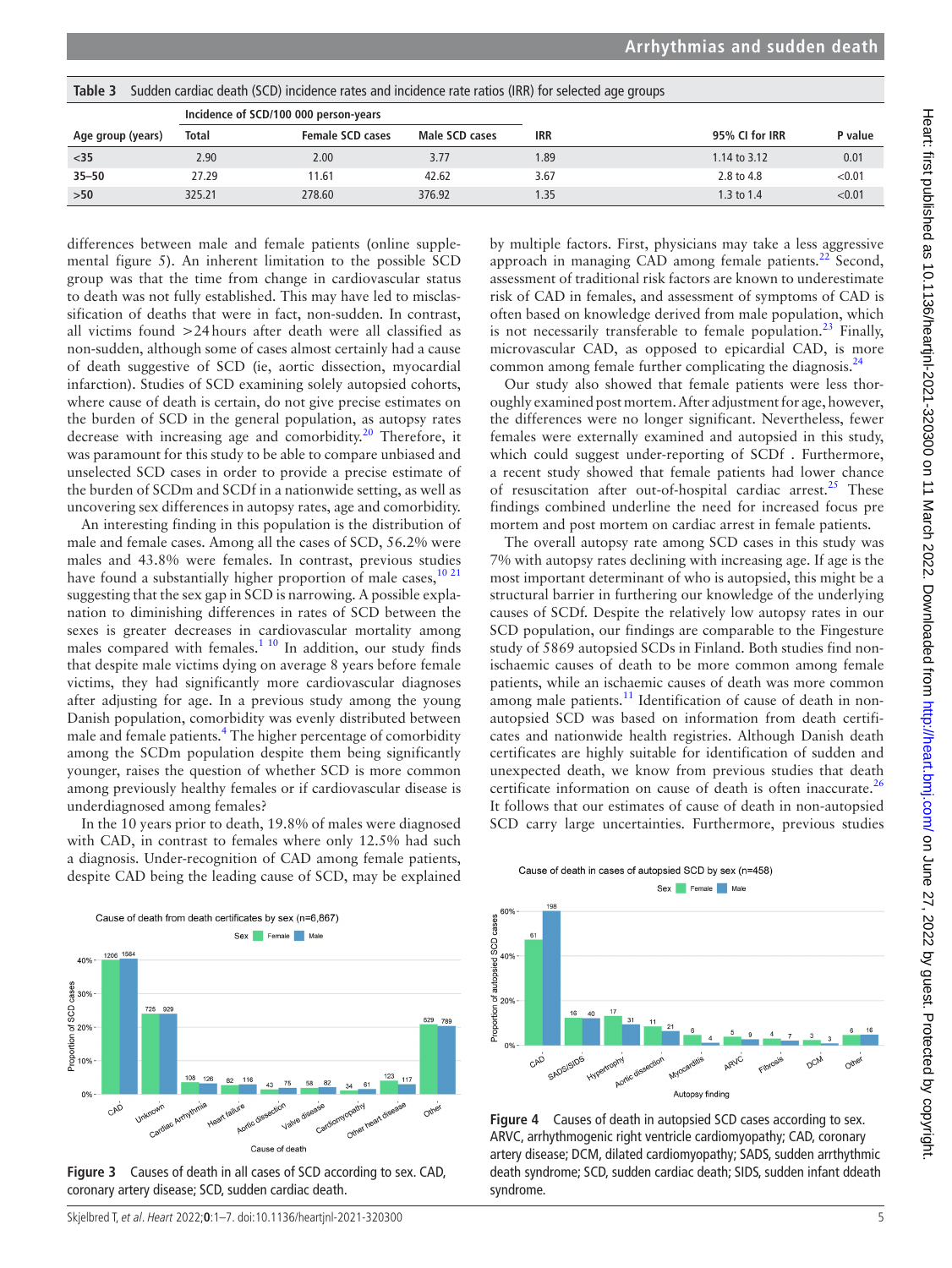| Sex-specific and age-specific sudden cardiac death incidence rates per 100000 person-years<br>Table 4 |                                |                    |                                |                    |  |
|-------------------------------------------------------------------------------------------------------|--------------------------------|--------------------|--------------------------------|--------------------|--|
|                                                                                                       | <b>Female SCD cases</b>        |                    | Male SCD cases                 |                    |  |
| Age group (years)                                                                                     | Incidence/100 000 person-years | 95% CI             | Incidence/100 000 person-years | 95% CI             |  |
| $0 - 9$                                                                                               | 2.19                           | 1.04 to 4.59       | 3.57                           | 2.03 to 6.29       |  |
| $10 - 19$                                                                                             | 0.59                           | 0.15 to 2.46       | 0.56                           | 0.14 to 2.24       |  |
| $20 - 29$                                                                                             | 2.22                           | 1.09 to 4.60       | 6.20                           | 4.00 to 9.62       |  |
| $30 - 39$                                                                                             | 2.98                           | 1.65 to 5.38       | 11.29                          | 9.35 to 15.28      |  |
| $40 - 49$                                                                                             | 14.69                          | 11.38 to 18.97     | 48.92                          | 42.62 to 56.16     |  |
| $50 - 59$                                                                                             | 45.18                          | 38.72 to 52.73     | 131.30                         | 119.95 to 143.72   |  |
| $60 - 69$                                                                                             | 102.35                         | 92.14 to 113.68    | 254.91                         | 238.29 to 272.69   |  |
| $70 - 79$                                                                                             | 318.84                         | 295.23 to 344.44   | 588.00                         | 552.95 to 625.28   |  |
| $80 - 89$                                                                                             | 936.45                         | 883.11 to 993.01   | 1361.52                        | 1278.69 to 1449.72 |  |
| $90+$                                                                                                 | 2355.30                        | 2180.62 to 2543.96 | 2994.86                        | 2660.44 to 3371.33 |  |

on causes of SCD have predominantly included autopsied cases making comparison with our results difficult.<sup>27</sup> In general, with declining autopsy rates we lack information on changes in patterns of overall cause of death and causes of SCD.

Studying the differences in the epidemiology of SCDm and SCDf raises the question of whether the underlying mechanism of SCD differs between the two sexes. In an American retrospective analysis of mortality after sudden cardiac arrest, left ventricular ejection fraction <40%and CAD were the most powerful predictors of mortality among male and female patients, respec-tively.<sup>[9](#page-6-21)</sup> Multiple studies have found sudden cardiac arrest and SCD more common in females without prior CAD or left ventricle dysfunction,<sup>7</sup><sup>10</sup><sup>28</sup> underlining the need for further research into sex-specific cardiac pathophysiology among females. In addition, gender differences in cultural, psychosocial, behavioural and socioeconomic factors also affect the risk of SCD among male and female population.<sup>29</sup> Further research is needed to illuminate how both sex-specific and gender-specific risk factors of cardiovascular disease affect the risk of SCD.

## **Prevention**

There have been major advances in the prevention of SCD in persons with known cardiac disease and high risk of SCD.<sup>1</sup> In line with previous findings, approximately half of the male and female SCD population did not have a cardiovascular diagnosis preceding SCD.<sup>18</sup> <sup>16</sup> 30 Current risk models have not been successful in discriminating between SCD and all-cause mortality.<sup>30</sup> Understanding the sex differences in the epidemiology of SCD is crucial to ensure future risk models are equally successful in predicting the risk of SCD in both sexes. Less comorbidity and lower autopsy rates among the female population underline the importance of further premortem and postmortem research of cardiac arrest in female SCD cases.

## **Limitations**

The primary limitation of this study was its retrospective design. A prospective study would allow a more standardised data collection. Furthermore, retrospective studies tend to overestimate the burden of SCD.<sup>26</sup> Some cases of SCD included in this study were possibly non-sudden but misclassified due to inadequate information in the death certificate. Conversely, some SCD victims were also likely missed due to them being found >24hours after death. In addition, data were obtained in a single calendar year, 2010, and it was not possible to report on changes in SCD incidence and causes in recent years.

## **CONCLUSIONS**

In this nationwide study of all SCD in persons of all ages in Denmark in 2010, male population had a higher incidence rate of SCD in all adult age groups. Differences in incidence rates of SCD between male and female cases were greatest among young adults and the middle-aged. Female SCD cases were less often diagnosed with cardiovascular disease prior to death, which could complicate SCD prevention.

#### **Twitter** Tobias Skjelbred [@TobiasSkjelbred](https://twitter.com/TobiasSkjelbred)

**Acknowledgements** This study was presented as an abstract for the European Society of Cardiology Congress in 2021.

**Contributors** THL and JT-H have reviewed the death certificates and are joint senior authors of this manuscript. TS wrote the first draft of this manuscript. All authors have been involved in the further development of the manuscript, discussed

## **Key messages**

## **What is already known on this subject?**

- ► Sudden cardiac death (SCD) is a leading cause of death and accounts for a large proportion of all deaths globally.
- ► Despite SCD incidence rates being higher for male population of all age groups, it is still a leading cause of death in both male and female population.

## **What might this study add?**

- ► This is the largest nationwide study of sex differences in SCD among all age groups.
- ► Differences in SCD incidence rates were greatest in the young and middle-aged population.
- The female SCD cases were on average  $>8$  years older than the male SCD cases.
- ► Even though the female patients were older at the time of SCD, they had less cardiovascular diagnoses in the 10 years prior to SCD.

## **How might this impact on clinical practice?**

- ► SCD is an important contributor to overall mortality in the general population, also among persons without known cardiovascular disease.
- ► Future research on this topic should be focused on early identification of persons at risk of SCD.
- ► Understanding how male and female population differ in regard to SCD is important to ensure that future preventive strategies are equally effective for both sexes.